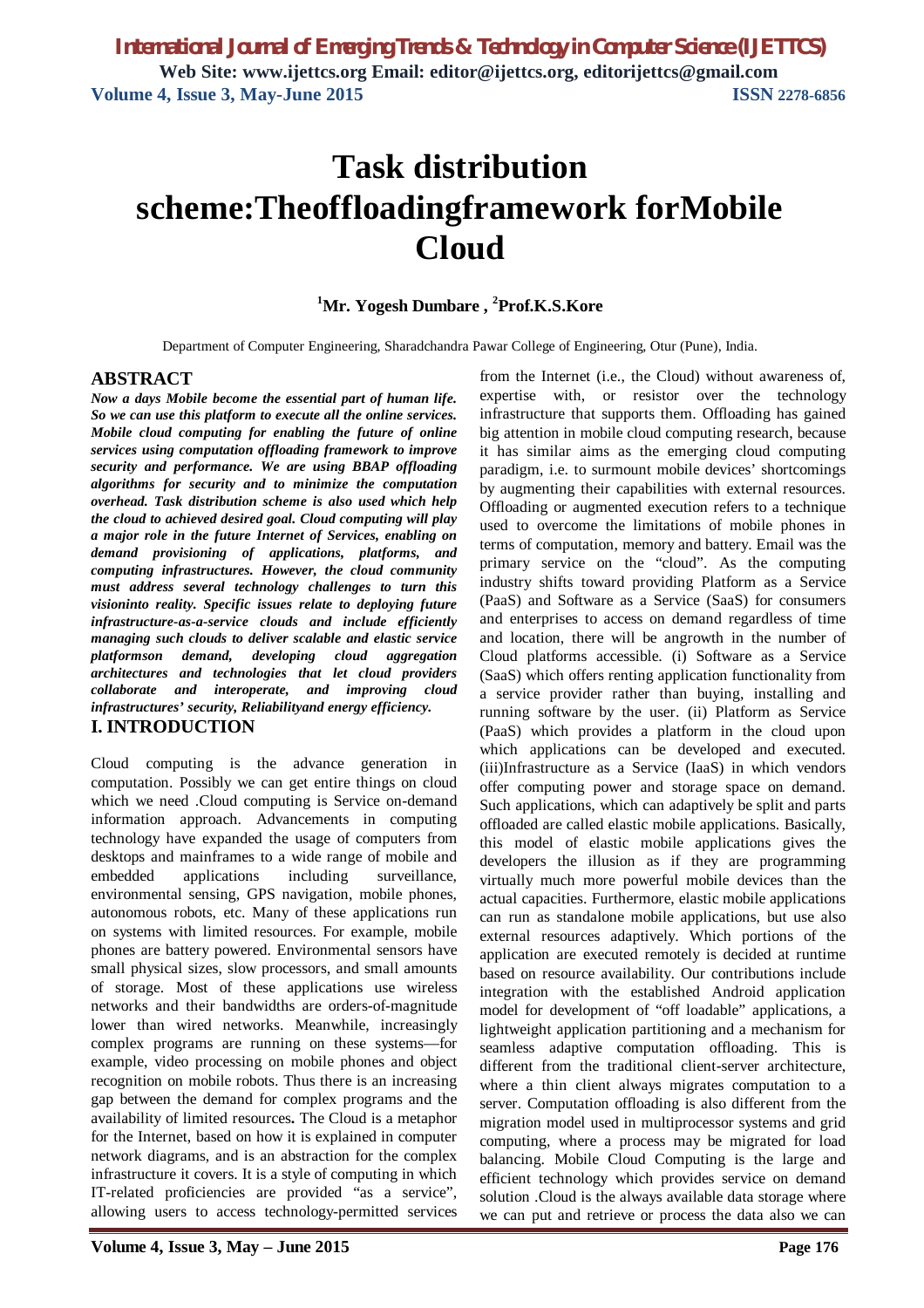## *International Journal of Emerging Trends & Technology in Computer Science (IJETTCS)* **Web Site: www.ijettcs.org Email: editor@ijettcs.org, editorijettcs@gmail.com Volume 4, Issue 3, May-June 2015 ISSN** 2278-6856

use the services provided by the cloud. The key challenges in Cloud Computing are to provide security, reliability, availability and the most important part is security to achieve integrity for the cloud data. Along with integrity the energy efficient cloud computing so that to maintain the performance and speed of service providing.

#### **II. LITERATURE SURVEY**

#### **Related Work**

The encapsulation of the mobile device's software stack into a virtual machine image and executing it on a more powerful hardware can be considered as a "brute force" approach to offloading [1]. Although such virtualized offloading can be considered as simple and general solution, it lacks flexibility and control over off loadable components.[8]The paper [2] presents protected cloud data storage innovation which encrypts the data utilizing hybrid security algorithm with cryptography utilizing symmetric key. The security strategy gives an exceedingly secure cloud system. ). Two new classes are generated from the original class, one is an instrumented class which has the real implementation and the same functionality as the original class, the other is a proxy class, whose responsibility is only to call the function written in the instrumented class. Then, the instrumented class can be offloaded to remote cloud, and the call will be invoked from the instrumented in the remote cloud.[9] In this paper[4], author proposed a configuration and implementation of a cloud-based security center for system security forensic examination. The author proposed utilizing cloud storage to keep gathered traffic data and afterward handling it with cloud figuring platforms to discover the malicious attacks.An important challenge in partitioned elastic applications is how to determine which parts of code should be pushed to the remote clouds[3]. The author proposed utilizing cloud storage to keep gathered traffic data and afterward handling it with cloud figuring platforms to discover the malicious attacks. The Service web 3.0 undertaking has delivered two roadmaps concentrating on future improvements in semantic and service improvement and distinguishing key regions for examination. To supplement these roadmaps, author give an additional document which concentrates on the open examination challenges around some key ranges which (i) will assume a feasibly critical part in business and personal life in the following 5-10 years and (ii) present energizing new difficulties for the semantic and service innovations.The author hasbeen permitted the methodology by conducting a set of thorough execution evaluation study utilizing the CloudSim toolkit [5]. The results demonstrate that Cloud processing model has monstrous potential as it provide large execution picks up as respects to response time and expense cautious under dynamic workload scenarios.[7]In this paper the author create an offloading framework, named Ternary Decision Maker (TDM), which plans to abbreviate response time and diminish energy consumption in the meantime. Dissimilar to past lives up

to expectations, the main focuses of execution incorporate an on-board CPU, an on-board GPU, and a cloud, all of which consolidated give a more adaptable execution environment for mobile applications. This paper proposed another system to minimize the energy utilization and VM movement at the same time; also author additionally plan a network-flow-theory based rough algorithm to understand it. The reenactment results demonstrate that, analyzed to existing work, the proposed system can somewhat diminish the energy utilization yet significantly diminish the quantity of VM position change(about 75%). **III. IMPLEMENTATION DETAILS**

In the System architecture the user and cloud communication and computation and the way which we are achieving security is presented. If the user want to upload data or to use cloud services first user is authenticated by the cloud server and the further data is computed by cloud services. First the user uses the key for data sending the key used by the user is distributed to the user by cloud server.Cloud computing is the task for reducing the computation overhead on single system here we are distributing the load remotely on different systems it may be personalcomputer or mobile device. The request for the cloud service by the user is processedby cloud computing where some part of computing is done on sub cloud systems andmobile devices and the result is returned in the encrypted format by the cloud server andit is decrypted by the user.





**Fig.1** System Architecture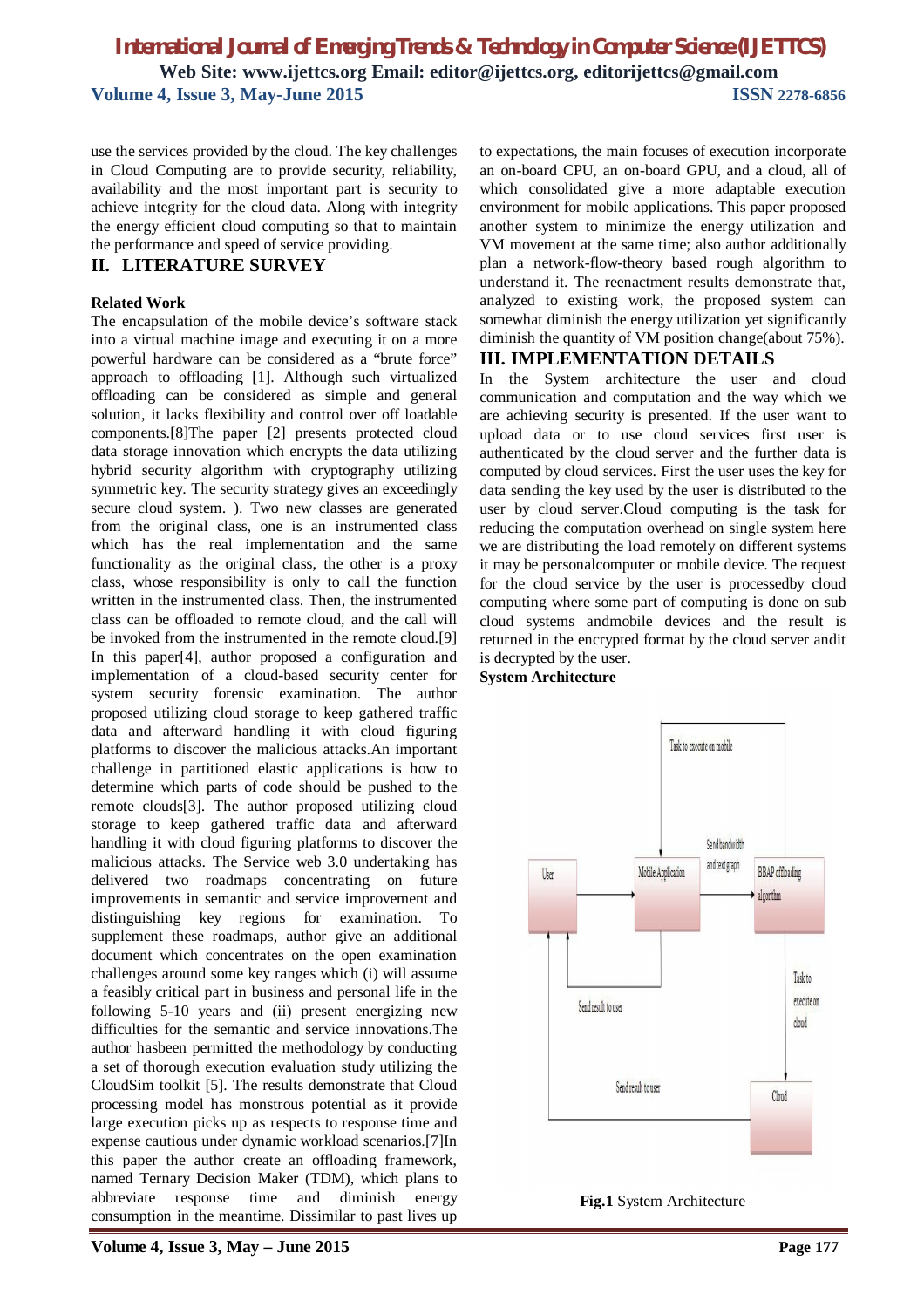*International Journal of Emerging Trends & Technology in Computer Science (IJETTCS)* **Web Site: www.ijettcs.org Email: editor@ijettcs.org, editorijettcs@gmail.com Volume 4, Issue 3, May-June 2015 ISSN 2278-6856**

#### **Encryption and decryption module:**

In this module user encrypt the data to upload on server and decrypt the result received from cloud server. For encryption and decryption we are using RSA algorithm for to achieve security.

Key distribution:

In this module the key generate for each user and it is distributed to the each user.

Authentication:

This model is present at cloud server to authenticate the each user. by authentication we are achieving the security. Cloud Computing:

In cloud computing we are distributing the cloud processing to the cloud processors and mobile devices which helps to minimize the computation overhead and to **improve the performance of this system**

# **A. Algorithm**

Branch-and-Bound based Application Partitioning (BBAP) algorithm-

 $Input: WORG = (V;E;Wv;We);$ 

b; bl;NL; a;

Output: the optimal partitioning solution  $X$ , and the

optimal model value minValue (the minimal of W(X,  $b)$ )

- 1.compute the optimal model valueW(Xoptbl; bl) under the bandwidth of blusing theStoer-Wagner algorithm;
- 2.minV $\forall W(X$ optbl; bl)  $X(1 + a)$ ; // minV is the upper bound;
- 3.for all vi  $\epsilon V$  do
- $4$ .ifvi  $\epsilon$ NL then
- $5.xi \leftarrow 1$ ; // node i must run on mobile devices;
- 6.else

7. xi $\leftarrow$  1; // node i needs to be partitioned;

- 8.end if
- 9.end for

10. BBSearch(1;minV;WORG;X; minValue; b);

11. returnX; minValue;

## **B. Experimental Setup**

The system is built using Java framework (version jdk 6) on Windows platform. The Netbean (version 6.9) is used asa development tool. The system doesn't require any specifichardware to run; any standard machine is capable of runningthe application.

Data security issue-when we talk about data storage in the cloud computing or on premise application deployment model, the sensitive data of every enterprise continues to reside within the enterprise boundary and is focus to its physical, logical and personnel security and access control guidelines. Though in Software-as-a-Service model or public cloud the enterprise data is stored outside the enterprise boundary, by the CSP.

## **IV.CONCLUSION**

Cloud computing plays an important role in the deployment of the future IoS. The ultimate goal of MCC is to provide rich mobile computing through seamless communication between frontusers (cloud-mobile users) and end-users (cloud providers) regardless of heterogeneous, wireless environments and underlying platforms in global roaming along with security, integrity, availability and best performance. The main purpose of our system is to provide security and increase the performance for mobile cloud computing by using task distribution scheme to conserve energy also the advantage of this system is provide security and privacy for user and data stored at cloud and to use services. This paper discussed a vast body of research associated with computation offloading for mobile systems. We examine how enablers like mobile agents and virtualization make offloading feasible. Finally we describe why computation offloading will become increasingly important for resource constrained devices in the future.

### **References**

- [1] B.-G. Chun and P. Maniatis, "AugmentedSmartphone Applications Through Clone Cloud Execution," in Proceedings of the 12th Workshop on Hot Topics in Operating Systems (HotOS XII), pp. 1-8, Monte Verita, Switzerland, 2009. USENIX.Kim-Kwang Raymond Choo,"Cloud computing: Challengesand future directions"
- [2] PriyaJaiswal, Randeepkaur, Ashok Verma, "Privacy and Security on Cloud Data Storage Using Hybrid Encryption Technique"International Journal of Emerging Technology and Advanced Engineering Website: www.ijetae.com (ISSN 2250-2459, ISO 9001:2008 Certified Journal, Volume 4, Issue 1, January 2014)
- [3] I. Giurgiu, O. Riva, D. Juric, I. Krivulev, and G. Alonso, "Calling the Cloud: Enabling Mobile Phones as Interfaces to Cloud Applications," In Proceedings of the 10th ACM/IFIP/USENIX International Conference on Middleware (Middleware